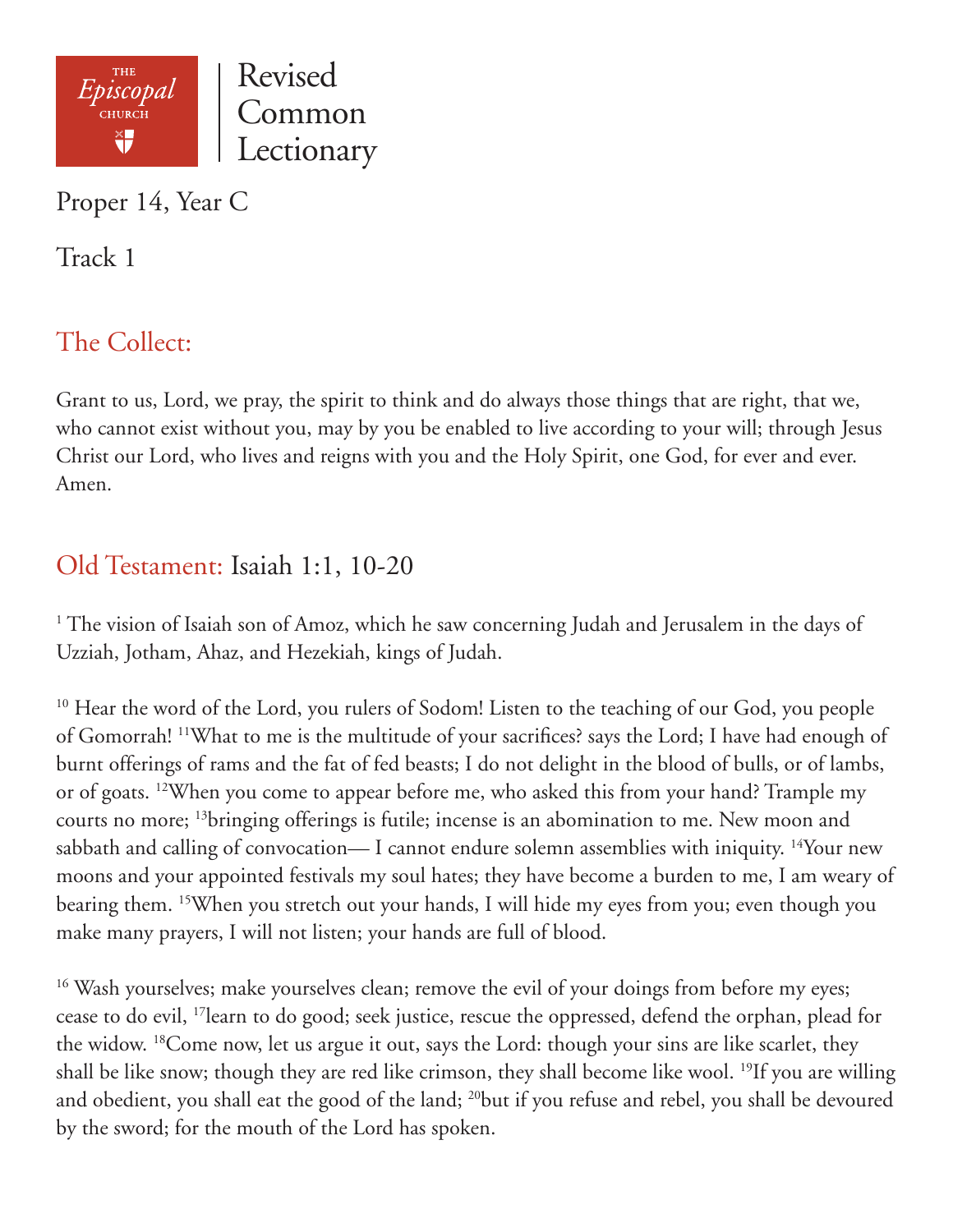#### Psalm: Psalm 50:1-8, 23-24

- <sup>1</sup> The Lord, the God of gods, has spoken; \* he has called the earth from the rising of the sun to its setting. 2 Out of Zion, perfect in its beauty, \*
	- God reveals himself in glory.
- <sup>3</sup> Our God will come and will not keep silence; \* before him there is a consuming flame, and round about him a raging storm.
- $4$  He calls the heavens and the earth from above  $*$ to witness the judgment of his people.
- 5 "Gather before me my loyal followers, \* those who have made a covenant with me and sealed it with sacrifice."
- <sup>6</sup> Let the heavens declare the rightness of his cause; \* for God himself is judge.
- 7 Hear, O my people, and I will speak:
- "O Israel, I will bear witness against you; \* for I am God, your God.
- <sup>8</sup> I do not accuse you because of your sacrifices; \* your offerings are always before me.

<sup>23</sup> Consider this well, you who forget God, \* lest I rend you and there be none to deliver you. <sup>24</sup> Whoever offers me the sacrifice of thanksgiving honors me; \* but to those who keep in my way will I show the salvation of God."

## Epistle: Hebrews 11:1-3, 8-16

<sup>1</sup> Now faith is the assurance of things hoped for, the conviction of things not seen. <sup>2</sup>Indeed, by faith our ancestors received approval. <sup>3</sup>By faith we understand that the worlds were prepared by the word of God, so that what is seen was made from things that are not visible. <sup>8</sup>By faith Abraham obeyed when he was called to set out for a place that he was to receive as an inheritance; and he set out, not knowing where he was going. 9 By faith he stayed for a time in the land he had been promised, as in a foreign land, living in tents, as did Isaac and Jacob, who were heirs with him of the same promise. 10For he looked forward to the city that has foundations, whose architect and builder is